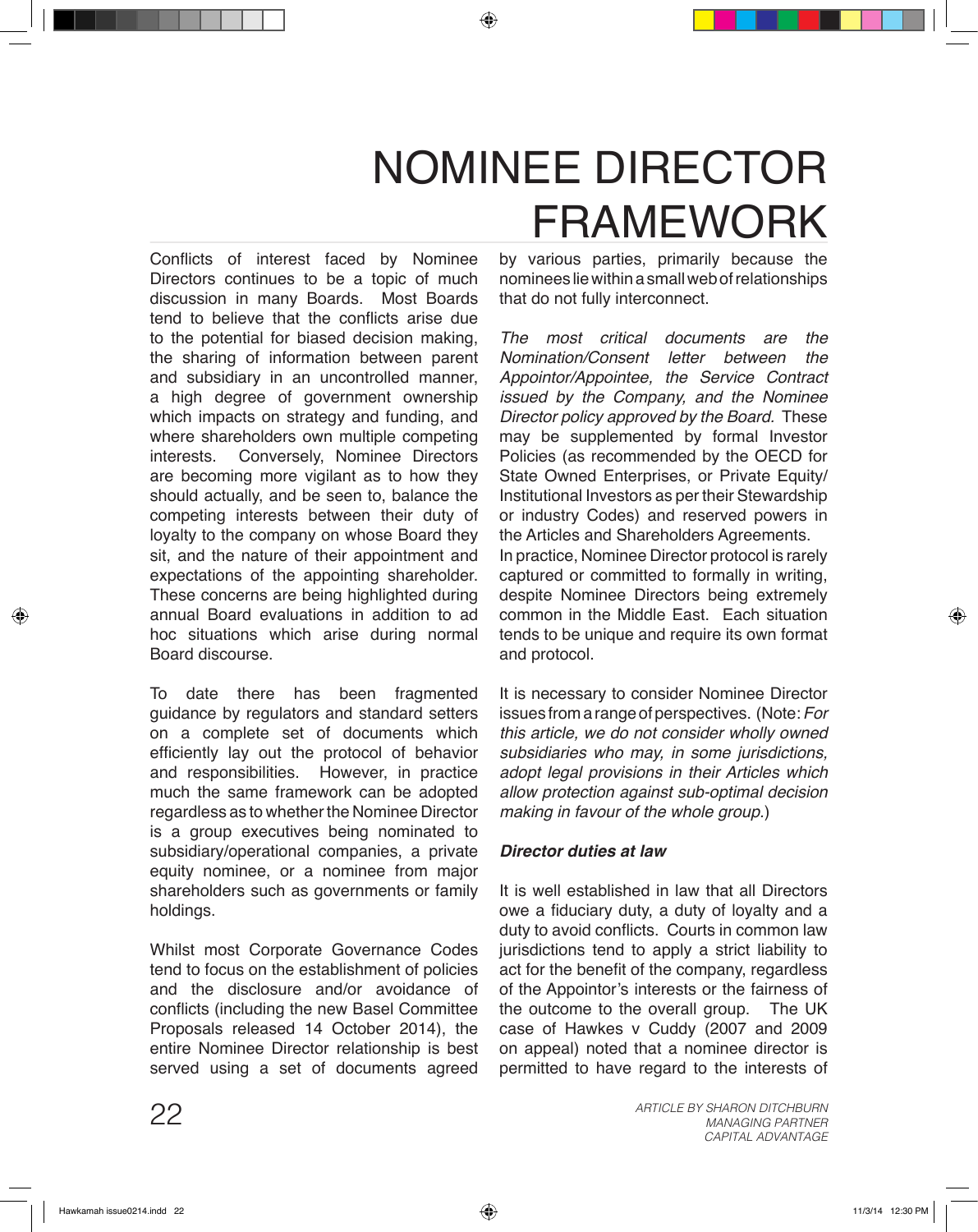his appointer, but only to the extent that those interests are not incompatible with his duty to act in the best interests of the company. Peoples Department Stores v Wise (2004, Canada) held that nominee directors are not strictly agents of their nominators. The recent Australian case Allco Funds Management (2014) again confirmed that director's conflicts of interest must be dealt with strictly, and decisions need to be bona fide, in the best interests of the company and for a proper purpose. It is extremely rare to hear of breach of Director duty cases in the GCC, but we would expect that it is likely that a similar approach would be adopted.

## *Nominee Director Appointment*

Appointment generally falls into two categories  $-$  (a) "arms length" nomination of a person with little or no connection to the Appointor and usually made on the basis of skill and experience, or (b) a "close associate" or employee of the Appointor with or without consideration of adding value to the Board.

Regardless of the type of nominee, they should formally consent to their appointment, although general advance consent to nomination may be included in employment contract. Consent lies between the nominee, the Appointor, and in some cases, the regulator. Nomination/Consent letters confirm the degree of communication and the nominee's ability to apply independent judgment, but should avoid contractually obligating their nominee into an agency relationship (where the Appointor would have a right to sue under contract if the nominee fails to follow directions). The risk of including agency provisions could also inadvertently involve the Appointor as a shadow director, which in some countries such as the UK. applies the same duties of care and liability to the Appointor and removes their general right to act in their own interests no matter how unfair they may be to the Company.

All nominees should sign a Director Appointment Letter issued by the Company, ideally signed by the Board Chairman, which sets out the duties, appointment term, location for performance, remuneration, appraisal and reporting lines. It is usually a template document signed by all non-executive Directors and the Company. It is rare that specific nominee director issues are included in this, except for binding Directors to have regard to applicable policies. The Appointor is not normally a party to this agreement.

The *arms length* nominee usually has a lower loyalty level to the Appointor and in some cases rarely interacts or communicates with their Appointor. As a small degree of bias remains, a relatively simple Nomination/ Consent letter can confirm the manner of communication and their ability to apply independent judgment, but should avoid contractually obligating their nominee into an agency relationship (where the Appointor would have a right to sue under contract if the nominee fails to follow directions). A light to moderate nominee Company Policy could suffice where only arms length nominees are appointed.

The close associate has the greater degree of conflict, particularly when they also have an employment contract with their Appointor or Group entity. A more comprehensive set of documents would apply:

• A shareholders' agreement between the Appointor and the Company provides consensus on the process and criteria for appointment, dealing with information sharing and certain decision making protocols, although it would not normally define the conflicts.

• A corporate Appointor adopting good stewardship practices may have developed an Investor Policy which sets out its selection, expectations and treatment of nominees,